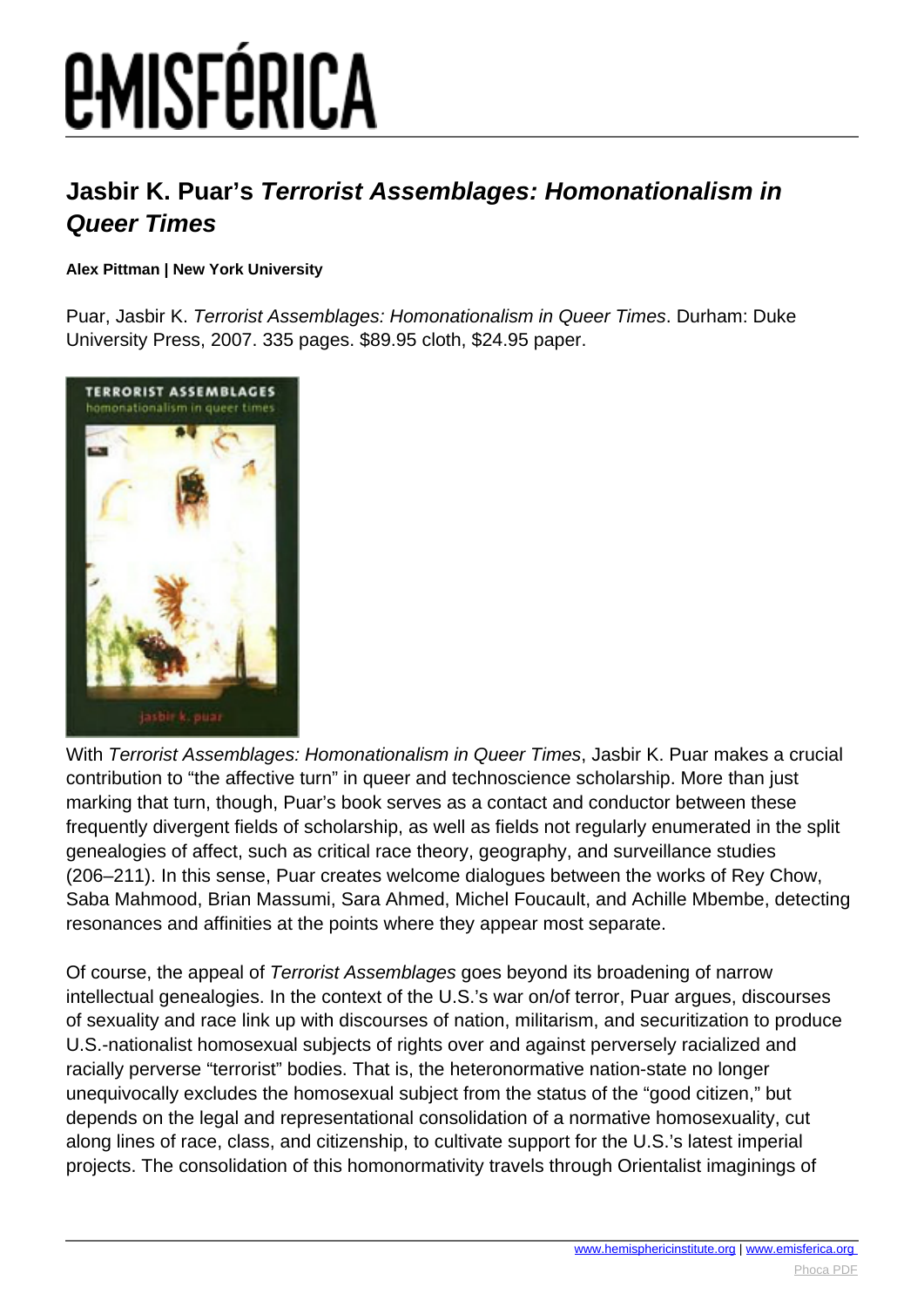## *<u>EMISFÉRICA</u>*

"Muslim sexuality": the perverse, failed masculinity, the polygamy, and the bestiality of the (always male) terrorist, compounded by the hypothesis of Islamic sexual repression, functions to cast the U.S. as enlightened, secular, and tolerant by sexually othering the targets of the U.S. war machine (4, 9, 14). The folding into civic, biological, and consumer life of some queer subjects turns out (racial, sexual) others toward death—in short, for every biopolitics, a necropolitics. Importantly, "queer" functions here not as a line that intersects with another identity position to surface a subject, nor as an epistemological subversion of "the subject," but as a particular mode and optic of racialization.

Puar moves through a tripartite set of themes across the book: U.S. sexual exceptionalism; queerness as a regulatory norm; and the ascendancy of whiteness. While these themes variously amplify and fade across the book, I find most impressive her slide between different temporal and spatial scales of analysis. Moving amongst the ephemera of events, sites, discourses, and objects as large as disciplinary discursive formations and as small as cartoon episodes and activist organizational pamphlets, Puar draws out the convivial relations between them in frequently surprising ways, and sidesteps simple designations of complicit or resistant subjects to examine the more complex processes that invest contemporary war machines. Thus, in the first chapter, Puar argues that, in the effort to demonstrate exceptional patriotism, some queer subjects unwittingly collude with the emergent field of terrorism studies to manufacture a terrorist profile contoured by sexual aberration, thus glossing over the political and economic violences of U.S. imperialism. Chapter two engages the responses of queer scholars to the Abu Ghraib photographs, and reveals that understanding the torture of Iraqi prisoners as exclusively sexual displaces the racial and gendered dynamics of torture at the same time that it reinforces fantasies of repressed "Muslim sexuality."

Where the first two chapters focus on particular problems of subject formation, the last two shift toward optics of surveillance and the formation of populations. Alongside debates on sexual torture, Puar argues that the privatization of intimacy in the lauded ruling of Lawrence & Garner v. Texas should be read "sideways" alongside alterations of the public/private divide that attend expansions of surveillance technologies and racial profiling (117, 130). Finally, the turban of Sikh Americans, she argues, interfaces ocular, informational, and affective intimacies in the practices of surveillance, thus scrambling the supposed distinction between the turban (as object) and the body. The turban is not an extension of the body, but a non-organic object folded into the body—a force-field of emotional attachment and biopolitical control, an assemblage.

Puar does not just re-map cartographies of "the body" in these final chapters, but demonstrates that "intimacy" remains one crucial hinge on which discourses of securitization swing. This returns to her intervention in the frayed genealogies of affect, for her maintenance of the tension between affect as a flashpoint of queer feeling and affect as capacity, possibility, or risk probability renders sexuality- its nodal points, orientations, and objects—messier and more profound. Here's to hoping, finally,